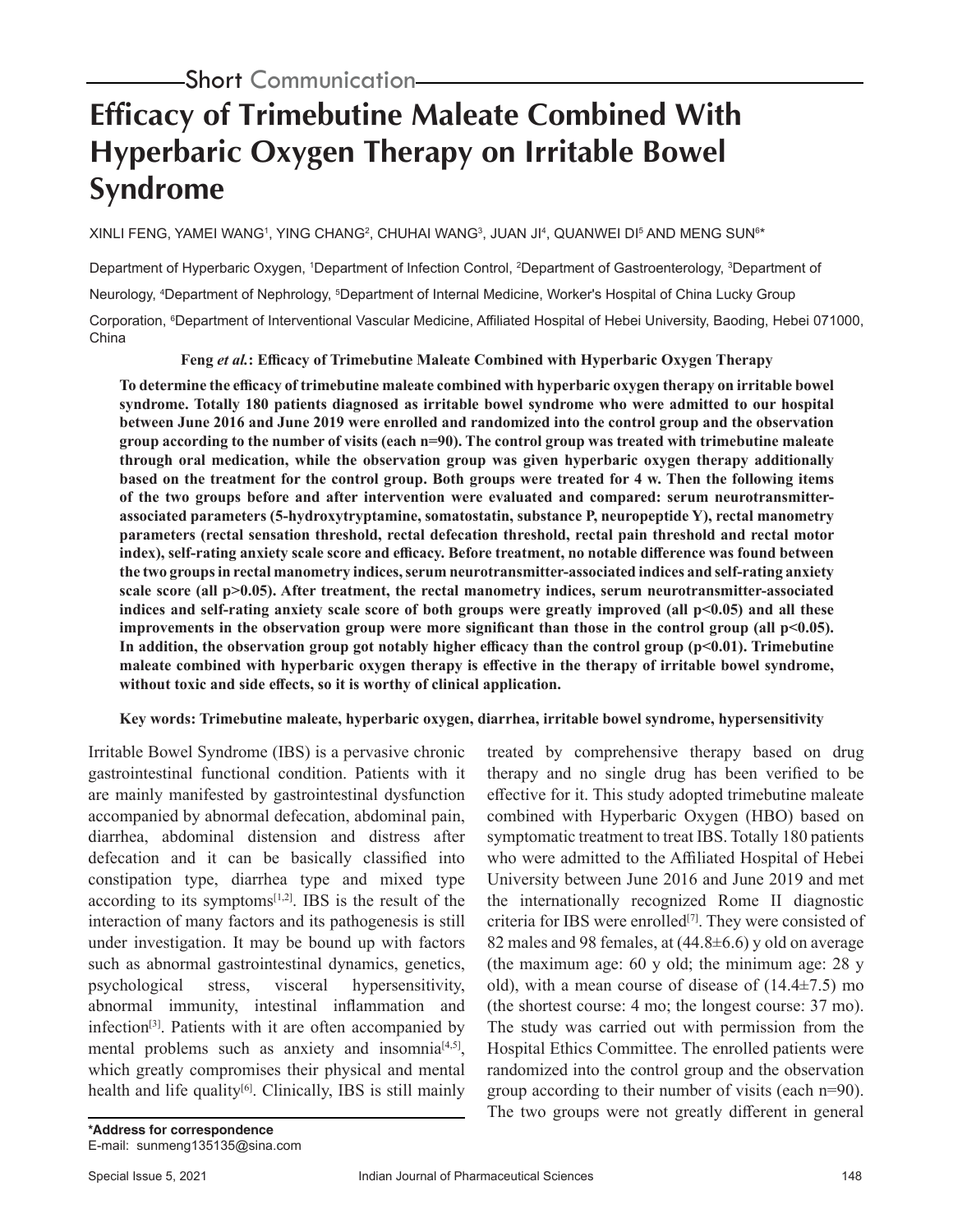149 **Indian Journal of Pharmaceutical Sciences** Special Issue 5, 2021 data including gender, age and course of disease, type of disease, education level and occupation (all p>0.05, Table 1). The inclusion criteria includes patients confirmed with IBS, patients willing to cooperate with the study after being apprised of the study, patients without comorbid diseases affecting the treatment and research in this study, such as heart disease, liver disease, kidney disease, diabetes, hyperthyroidism, congenital megacolon and anorexia nervosa, patients without intestinal organic diseases after confirmation, patients who used drugs according to regulations and those with detailed case information. The exclusion criteria include patients with contraindications for HBO therapy. Patients in the control group were treated with trimebutine maleate (Shangxi sxante Biopharmaceutical Co., Ltd., specification: 0.1 g; another name: Ruijie). It was orally taken at 2 granules/times, 3 times/d and 30 min before each meal. Patients in the observation group were treated with HBO therapy additionally based on treatment for the control group. For those who received HBO for the first time, staff were arranged to introduce the main treatment mechanism and treatment method and inform them of the difference and different effects between HBO and atmospheric oxygen inhalation. HBO was carried out with YC2475/0.3-101V air compression chamber for multiple individuals at absolute atmospheric pressure (ATA) of 2.0. Each patient was let to inhale oxygen 30 min twice, with an intermission of 10 min. During treatment, compression and decompression were conducted for 20 min, respectively and the treatment was conducted once a day for 7 consecutive d (a course of treatment). Both groups were treated for 4 w in total and they were followed up once in the  $1<sup>st</sup>$  mo and once in the  $3<sup>rd</sup>$  mo after treatment to record their detailed symptom changes and related conditions. The efficacy on the two groups was evaluated after four courses of treatment. The hierarchical counting method was adopted to score the symptoms of the two groups before and after treatment, including abdominal pain, diarrhea, abdominal distension, incomplete defecation, mucus defecation and improvement of stool frequency, change of stool characteristics, insomnia, dreaminess, fatigue, irritability and anxiety. According to the criteria; 0 points were given for no symptoms, 1 point for mild symptoms, 2 points for moderate symptoms and 3 points for severe symptoms. The symptom scores were aggregated. The efficacy was evaluated according to the reduction rate of the total symptom score  $(\eta)^{[8]}$ . η=(aggregated score before treatment-aggregated score after treatment)/the aggregated score before treatment×100 %. Cured: The symptoms and signs

disappeared or basically disappeared after treatment and η≥95 %; markedly effective: The symptoms and signs were alleviated obviously after treatment and 70  $\frac{1}{2}$   $\frac{5}{2}$  %; Effective: The symptoms and signs were alleviated after treatment and 30 % $\leq$   $\eta$ <70 %; Ineffective: The symptoms and signs were not alleviated and even aggravated after treatment and η<30 %. Total effective rate  $(\%)$ =(Number of cured patients+Number of markedly effectively treated patients+Number of effectively treated patients)/the total number of patients×100 %. The contents of 5-hydroxytryptamine (5-HT), Somatostatin (SS), Substance P (SP) and neuropeptide Y (NPY) in the venous blood serum of the two groups were quantified with an Enzyme-Linked Immunosorbent Assay (ELISA) before and after treatment. The rectal motor index, rectal sensation threshold, rectal defecation threshold and rectal pain threshold of the two groups were measured a by PC Polygraf High Resolution (HR) multichannel gastrointestinal function tester (CTD-Synetics Medical Company, Sweden) at admission and within 15 min after treatment. The Self-Rating Anxiety Scale (SAS) was adopted for evaluating the anxiety of the two groups before treatment and after 4 courses of treatment<sup>[9,10]</sup>, in which a SAS score of  $60-69$  points indicated moderate anxiety and a SAS score of 69 points indicated severe anxiety. Statistical Package For The Social Sciences (SPSS) 22.0 statistical software was used for data analysis. Enumeration data, expressed as %, were compared between groups using the  $\chi^2$  and measurement data, expressed as the  $(x\pm s)$  were analyzed by the t test.  $p<0.05$  indicates a difference and  $p<0.01$ indicates a remarkable difference. In terms of clinical efficacy, the observation group got a notably higher total effective rate than the control group ( $p<0.01$ , Table 2). Before treatment, the two groups were not greatly different in serum neurotransmitter-associated indices including 5-HT, SS, SP and NPY (all p>0.05), After treatment, serum SP, SS and 5-HT in both groups declined notably (all  $p<0.01$ ), while serum NPY in them increased notably  $(p<0.05)$  and then declines and increase in the observation group were all more notably than those in the control group (all  $p<0.01$ ) (Table 3). Before treatment, no notable difference was found between the two groups in rectal sensation threshold, rectal defecation threshold, rectal pain threshold and rectal motor index (all  $p > 0.01$ ), while after it, these indices of the observation group were all superior to those of the control group (all  $p<0.01$ , Table 4). Before treatment, the two groups were not greatly different in SAS score (p>0.05). After 4 w of treatment, the SAS score of both groups decreased and the score of the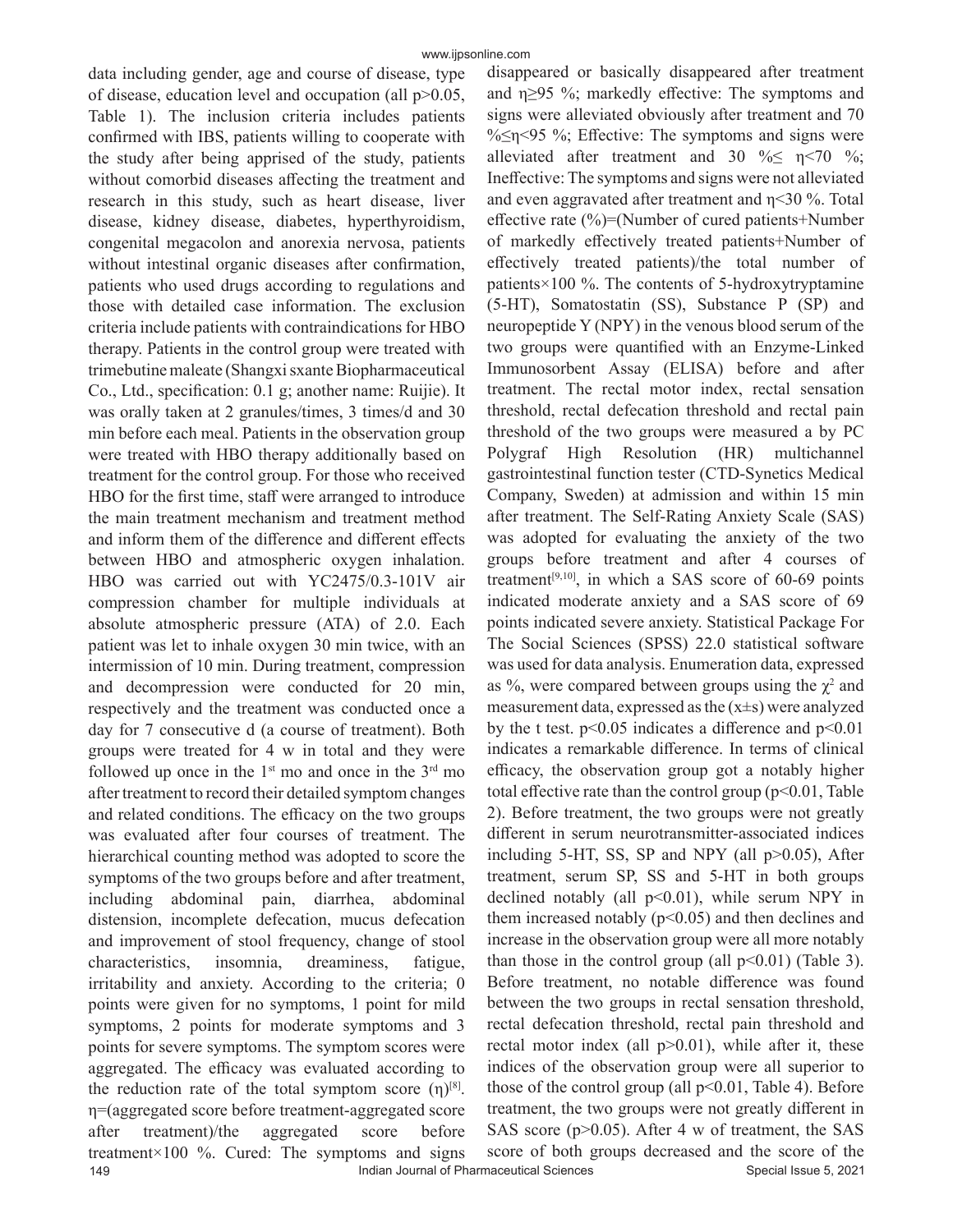observation group was notably lower than that of the control group (p<0.01) (Table 5). As a pervasive chronic digestive tract disease, IBS has a global incidence of 1.1 %-45.0 %. In China, the incidence of IBS (Rome II Standard) is over 5 % and is on the rise and its outpatient rate accounts for 30 % to 70 % of the digestive specialist outpatient clinic worldwide<sup>[11]</sup>. Trimebutine maleate, a common drug for regulating gastrointestinal abnormalities, has a bidirectional regulating influence on gastrointestinal smooth muscle $[12]$ . When the motility rhythm of the gastrointestinal tract is too low, it can act on adrenal receptors by reducing the synthesis and release of adrenaline and increasing the rhythm. When the motility rhythm of it is hyperactive, it can act on choline receptors by reducing choline release and lower the hyperactivity of digestive tract motility, thus helping balance the digestive tract rhythm. HBO originated in the United States in the 1960s has been widely adopted in the treatment of diseases like gas gangrene, bubble embolism, gas poisoning, chronic osteomyelitis, concussion sequelae, bronchial asthma, acute central retinitis, sudden deafness, diabetic foot and cerebral infarction[13,14]. In China, Hongping *et al.*[15] applied HBO to treat IBS for the first time, but they only mentioned that HBO could reduce mucosal exudation and mucus secretion and did not further report and elaborate the influence of HBO on various physiological indexes of patients with IBS and its mechanism of action. In addition, there are few research reports on trimebutine maleate combined with HBO in treating IBS. The present study investigated the efficacy of trimebutine maleate combined with HBO on IBS, compared and analyzed the related indexes before and after treatment. Our research results and possible causes are as follows: Before treatment, the two groups were not greatly different in rectal manometry indices (rectal sensation threshold, rectal defecation threshold, rectal pain threshold and rectal motor index), blood neurotransmitter-associated indices (5-HT, SS, SP and NPY) and SAS score (all p>0.05). After treatment, these items of both groups were improved (all  $p<0.05$ ) and improvements in the observation group were more notable than those in the control group (all  $p<0.05$ ). In terms of efficacy, the observation group got a notably higher total effective rate than the control group  $(p<0.01)$ . The results could be explained by the fact that neurotransmitters such as 5-HT, SS, SP and NPY in plasma participated in gastrointestinal motility and secretion function, while trimebutine maleate helped regulate them, so that patients could get gradual recovery in gastrointestinal motility and secretion

function and improvement in rectal manometry indices and their anxiety was naturally alleviated. In terms of improvement of various indices, the observation group was superior to the control group, because HBO therapy could further alleviate the anxiety of patients and improves their sleep quality, thus further improving various indexes of the body. Its mechanism may be as follows<sup>[16]</sup>: The increase in blood flow of vertebral artery under HBO (under 2ATA oxygen pressure, the blood flow of vertebral artery can increase by  $18\%^{[17]}$ ) improves the oxygen partial pressure of brain stem and reticular structure and effectively alleviates the weakening of internal inhibition process of cerebral cortex. The increase also enhances the regulation and control on subcortical autonomic nervous system function, regulates the excitatory and inhibitory function of the cerebral cortex, reduces intestinal mucosal exudation and mucus secretion and finally promotes the recovery of patients with the disease; Under HBO, the partial pressure of oxygen of the patient increases and 2ATA oxygen pressure enhances the ability of oxygen dissolution in blood by 13 times<sup>[17]</sup>. HBO reduces the aggregation of platelets, inhibits the massive release of platelets 5-HT and accelerates the consumption of it. In this way, it prevents vasospasm and improves cerebral microcirculation. Finally, it allows the brain tissue to get enough oxygen and thereby increases the metabolic rate of brain tissue and promotes the recovery of dysfunctional cerebral cortex; HBO increases the diffusion of blood oxygen in the whole body and thus benefits oxygen supply and oxygen reserve of tissue cells and various metabolic abilities in the body. In this way, it corrects the disorder of autonomic nerve function, increases vasopressin secretion and microvascular permeability and promotes intestinal peristalsis and metabolic recovery; as a suggestive treatment, HBO enhances the patients' confidence in rehabilitation, reduces their anxiety, improves their dietary status and sleep quality, and thus promotes the recovery of gastrointestinal function and mental improvement. In addition, without toxic side effects, HBO reduces the dependence of patients on drugs for gastrointestinal diseases and psychotropic drugs, and greatly reduces the side effects and medication risks of patients. To sum up, for patients with IBS, trimebutine maleate combined with HBO therapy not only helps restore their gastrointestinal function, but also significantly ameliorates their negative psychology and sleep quality. In addition, it has no other toxic and side effects. Therefore, the combination treatment is worthy of clinical application.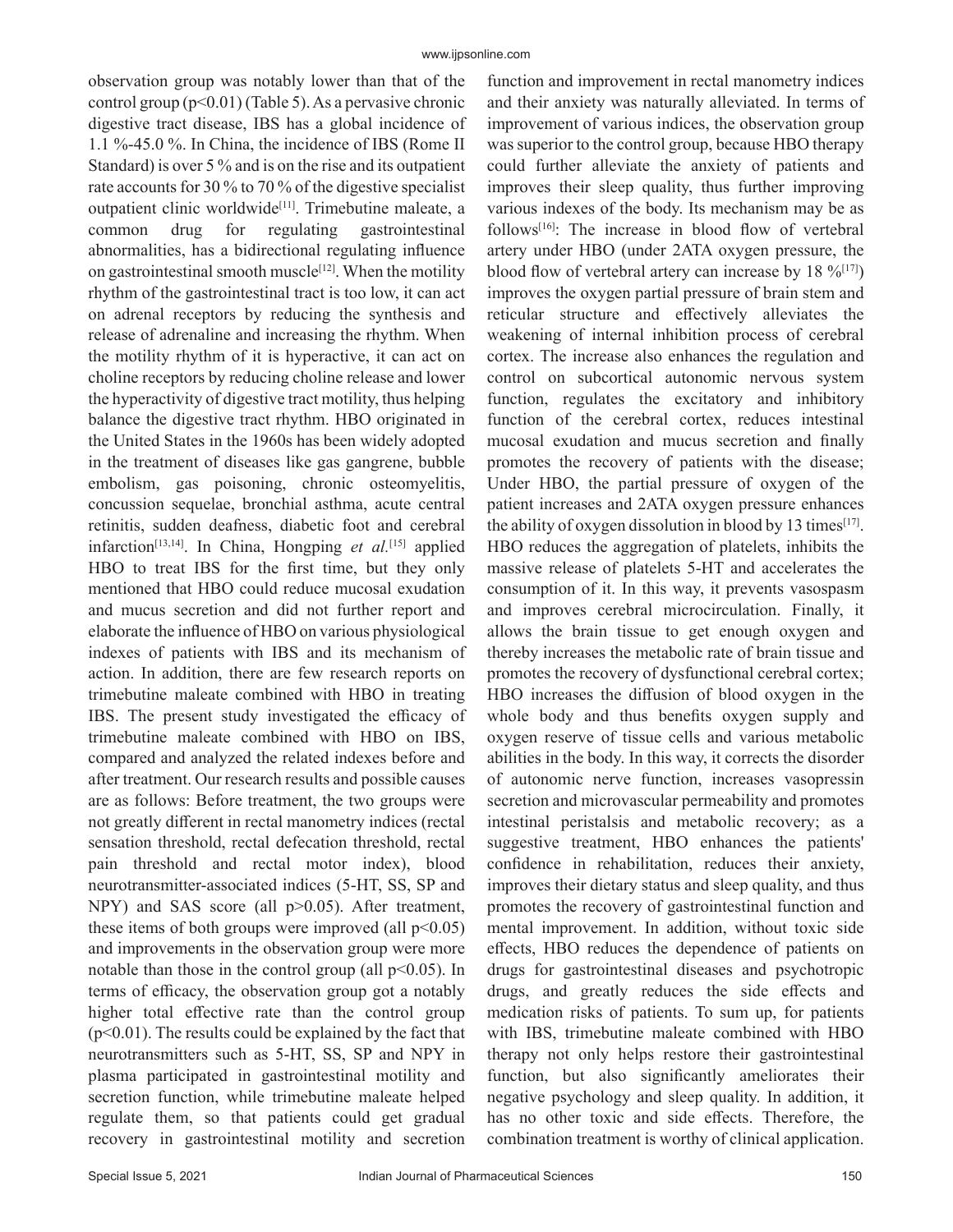#### www.ijpsonline.com

## **TABLE 1: COMPARISON OF GENERAL STATISTICAL DATA BETWEEN THE TWO GROUPS**

|             |    |                |                        | Gender      | Type of<br>disease                 | <b>Education</b>                                                                                        | Type of<br>occupation                                              |  |
|-------------|----|----------------|------------------------|-------------|------------------------------------|---------------------------------------------------------------------------------------------------------|--------------------------------------------------------------------|--|
|             | n  | Age            | Course of<br>disease/m | Male/Female | Diarrhoea/<br>Constipation/<br>Mix | College<br>degree and<br>above/middle<br>School or<br>High School/<br>Elementary<br>school and<br>below | Migrant<br>workers/<br>Management<br>staff/<br>Company<br>employee |  |
| Observation | 90 | $44.6 \pm 6.5$ | $14.53 \pm 8.17$       | 38/52       | 30/22/38                           | 35/36/19                                                                                                | 5/46/39                                                            |  |
| Control     | 90 | $44.8 + 6.8$   | $14.32{\pm}6.89$       | 44/46       | 33/25/32                           | 34/39/17                                                                                                | 6/44/40                                                            |  |
| $t/\chi^2$  |    | $-1.918$       | 0.912                  | 0.806       | 0.849                              | 0.246                                                                                                   | 0.154                                                              |  |
| p           |    | 0.058          | 0.364                  | 0.369       | 0.654                              | 0.884                                                                                                   | 0.926                                                              |  |

## **TABLE 2: COMPARISON OF EFFICACY BETWEEN TWO GROUPS AFTER TREATMENT [CASE (%)]**

|             | n  | Cure   | <b>Markedly effective</b> | <b>Effective</b> | Total effective rate |
|-------------|----|--------|---------------------------|------------------|----------------------|
| Observation | 90 | 6(6.7) | 37(41.1)                  | 40 (44.4)        | 92.2                 |
| Control     | 90 | 2(2.2) | 23(26.6)                  | 39(38.1)         | 66.9                 |
| $t/\chi^2$  |    |        |                           |                  | 13.6                 |
| p           |    |        |                           |                  | < 0.01               |

# **TABLE 3: COMPARISON OF 5-HT, SS, SP AND NPY BETWEEN THE TWO GROUPS BEFORE AND AFTER TREATMENT (x±s)**

|             | n  |                         | $5-HT/(pg/l)$     |                         | SS/(pg/ml)        |  |
|-------------|----|-------------------------|-------------------|-------------------------|-------------------|--|
|             |    | <b>Before treatment</b> | After treatment*  | <b>Before treatment</b> | After treatment*  |  |
| Observation | 90 | $109.71 \pm 23.53$      | $57.54 \pm 16.12$ | $17.46 \pm 5.41$        | $12.25 \pm 5.37$  |  |
| Control     | 90 | 108.94±24.78            | $81.56 \pm 13.18$ | $17.53 + 4.89$          | $14.49 \pm 5.05$  |  |
| t           |    | 0.468                   | 23.756            | 0.498                   | 4.471             |  |
| p           |    | 0.745                   | < 0.01            | 0.589                   | < 0.01            |  |
|             | n  | SP/(ng/l)               |                   | NPY/(pg/l)              |                   |  |
|             |    | <b>Before treatment</b> | After treatment*  | <b>Before treatment</b> | After treatment*  |  |
| Observation | 90 | 74.45±7.18              | $41.37 \pm 7.16$  | $66.98 \pm 6.48$        | $90.13 \pm 14.31$ |  |
| Control     | 90 | 74.13±6.99              | $64.89 \pm 8.23$  | $67.13 \pm 6.47$        | $76.57 \pm 10.52$ |  |
| t           |    | 0.789                   | 15.789            | 0.654                   | 18.457            |  |
| p           |    | 0.478                   | < 0.01            | 0.758                   | < 0.01            |  |

Note: p<0.01 *vs.* the situation before treatment

## **TABLE 4: COMPARISON OF RECTAL MANOMETRY INDICES BETWEEN THE TWO GROUPS (x±s)**

|             | n  |                         | Rectal sensation threshold/ml |                  | Rectal defecation threshold/ml |  |
|-------------|----|-------------------------|-------------------------------|------------------|--------------------------------|--|
|             |    | <b>Before treatment</b> | After treatment*              | Before treatment | After treatment*               |  |
| Observation | 90 | $29.13 \pm 5.51$        | $36.22 \pm 5.46$              | 78.46±7.16       | $97.53 \pm 10.13$              |  |
| Control     | 90 | $29.16 + 5.42$          | $31.45 + 5.98$                | 78.53+7.29       | $87.37 \pm 9.21$               |  |
|             |    | 0.436                   | 3.417                         | 0.365            | 12.751                         |  |
| p           |    | 0.716                   | < 0.01                        | 0.658            | < 0.01                         |  |